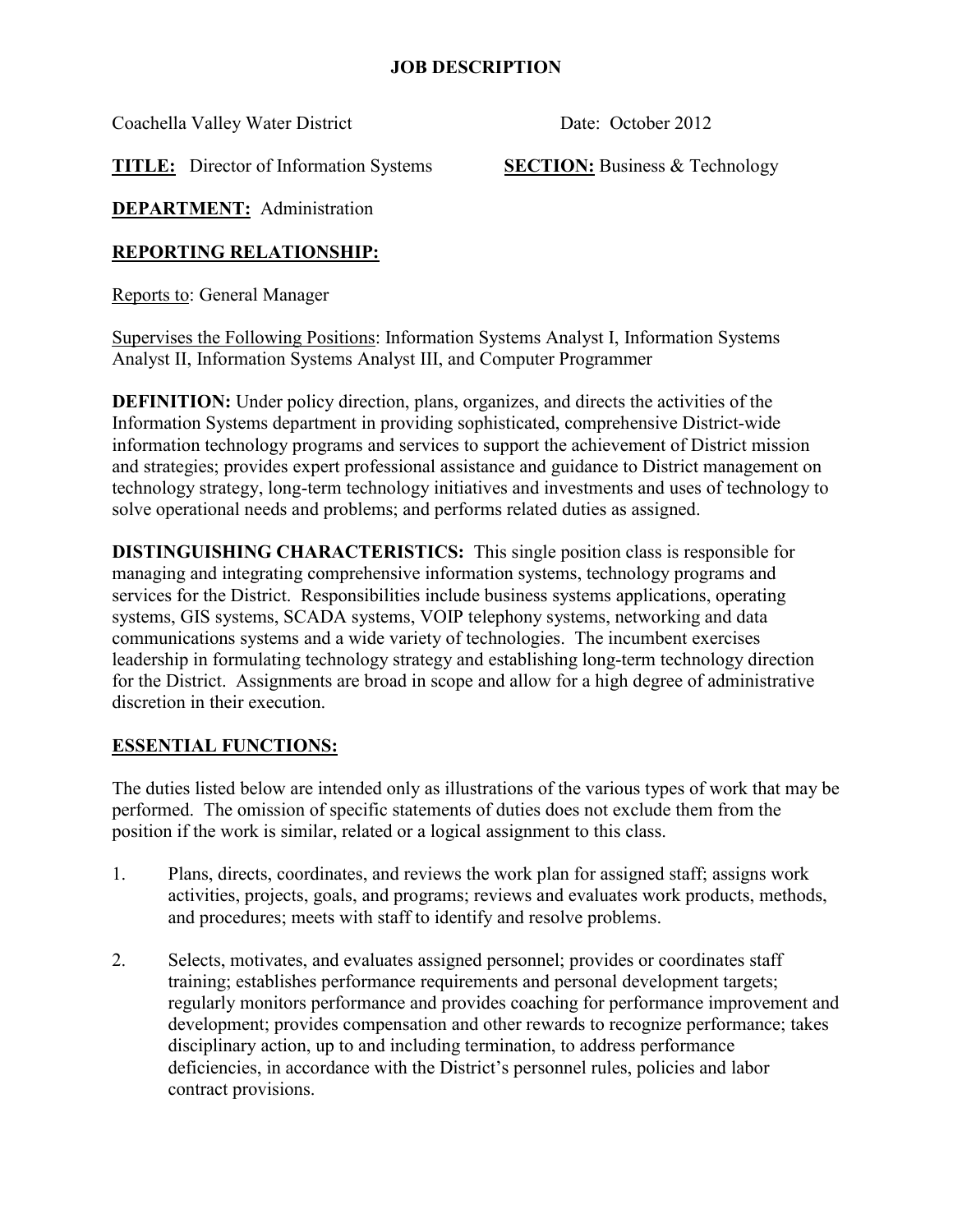Director of Information Systems – Page 2

#### **ESSENTIAL FUNCTIONS (Cont.)**

- 3. Monitors and evaluates the efficiency and effectiveness of service delivery methods and procedures; recommends within District policy, appropriate service and staffing levels. Provides leadership and works to develop and retain highly competent, customer serviceoriented staff through selection, compensation, training and day-to-day management practices that support the District's mission, strategic plan, objectives and values.
- 4. Develops and directs the implementation of goals, objectives, policies and standards for the Information Systems department; provides professional assistance to District management on technology, information systems, computer operations and support and related matters; provides comprehensive computer processing and technology support services and solves a broad range of complex computer technology-based problems; directs the preparation of budgets for all District investments in computer hardware and software and for computer training courses; approves the purchase of all standard hardware and software items.
- 5. Monitors industry hardware and software trends; evaluates the uses of emerging technology in meeting long-term District business and operating strategies; directs the study of new technology to determine its utility, consistency with department technology standards, relevance for meeting District business and operational requirements and expected return on investment; recommends and establishes long range technology direction and strategies; establishes hardware and software standards for general use; coordinates District-wide acquisition of software and hardware including development of a long-range funding plan for maintenance and replacement of hardware.
- 6. Provides and directs the delivery of internal consulting services on computer technology issues; works with District executives and managers to evaluate current and anticipated information systems and technology requirements and examines the feasibility of alternative conceptual approaches to meeting such requirements; works with executives to prioritize applications development and technology upgrade requests; recommends approaches and action plans that will produce maximum return on District technology investments; promotes the use of sound, effective technology.
- 7. Develops and reviews reports of findings, alternatives and recommendations involving a broad range of complex technology and information system support issues; makes presentations to District management and others on technology projects and department operations; monitors developments related to information technology and evaluates their impact on District operations and programs; recommends policy and procedural improvements.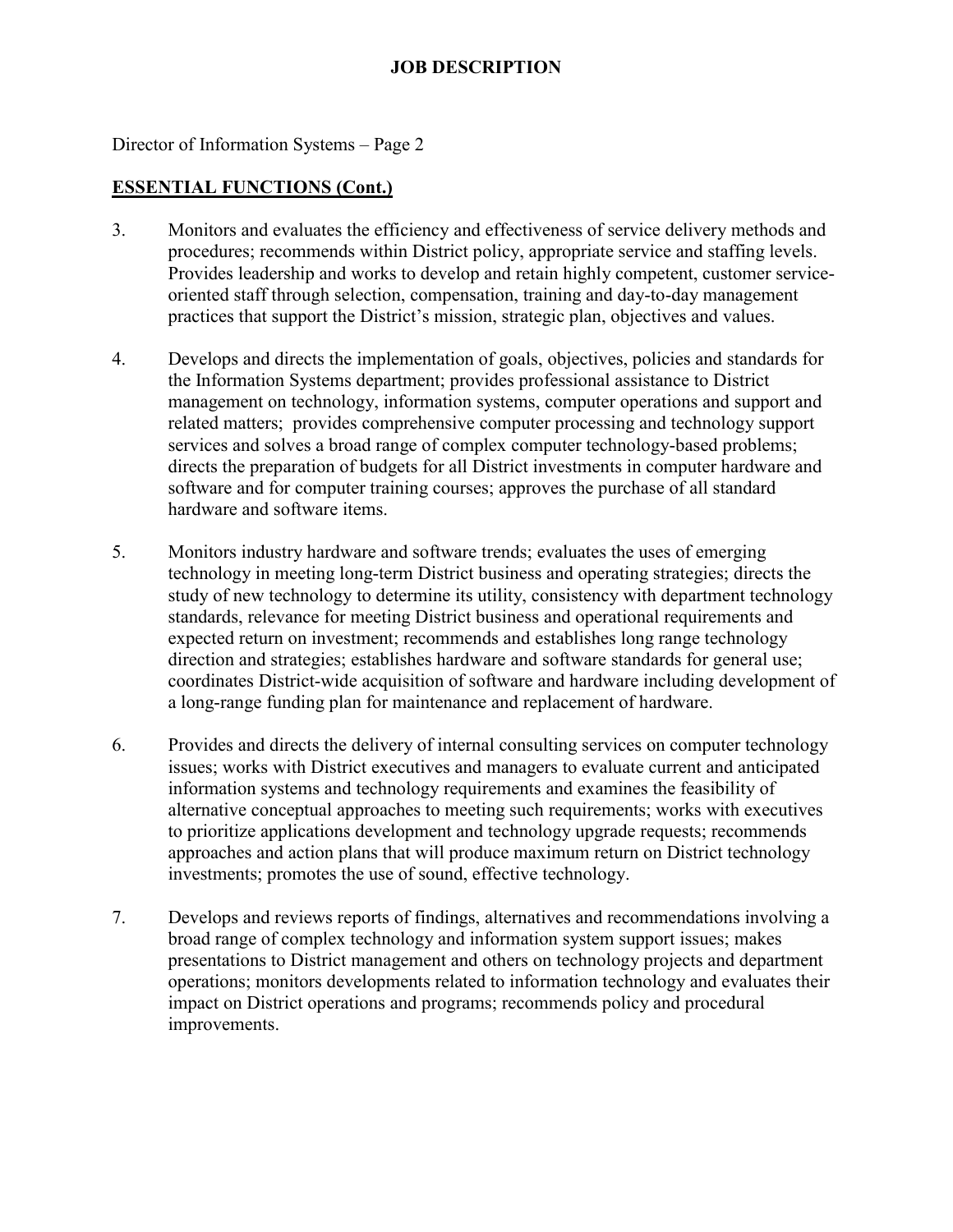Director of Information Systems – Page 3

#### **ESSENTIAL FUNCTIONS (Cont.)**

- 8. Directs the delivery of systems development, network, computer operations and support services to all departments, including the installation and maintenance of networks to outside entities; directs the development, enhancement, quality assurance testing and installation of new applications and systems upgrades and the installation, implementation and conversion to new programs and hardware; coordinates user training for new applications; ensures that department documentation standards are met.
- 9. Directs the development and maintenance of specialized real-time SCADA systems for a variety of District operational and support services; directs the maintenance of major databases and various data repositories.
- 10. Directs the maintenance, administration and upgrade of District data and voice communication networks; ensures that network architectures meet department standards and District operational requirements; directs the establishment of data standards, data ownership and data access and security measures; directs the selection, configuration and maintenance of network servers and other equipment.
- 11. Directs operation of the District computer center; monitors to ensure established system reliability, backup and recovery standards are met; evaluates and recommends major hardware upgrades; directs the provision of user support services, including hardware and software repair and maintenance, help desk services and user training.
- 12. Represents the District on technical advisory committees.
- 13. Prepares and reviews statistical reports and technical publications; directs the maintenance of department files and records.

#### **MINIMUM QUALIFICATIONS**:

| Knowledge of: | - Principles, practices, and techniques of information systems<br>management, including applications design, hardware and software<br>options for business, engineering and operations applications and the cost-                                                                                                                  |
|---------------|------------------------------------------------------------------------------------------------------------------------------------------------------------------------------------------------------------------------------------------------------------------------------------------------------------------------------------|
|               | benefit of systems alternatives<br>- Operating principles, parameters, methods, practices and limitations of<br>mid-range computers, PCs, related peripheral equipment and networks.<br>- Principles and practices of database design and administration.<br>- Methods and techniques of project management as applied to computer |
|               | systems development and installation.<br>- Systems analysis methods and techniques.<br>- Methods and techniques applicable to long-range and strategic<br>technology planning.                                                                                                                                                     |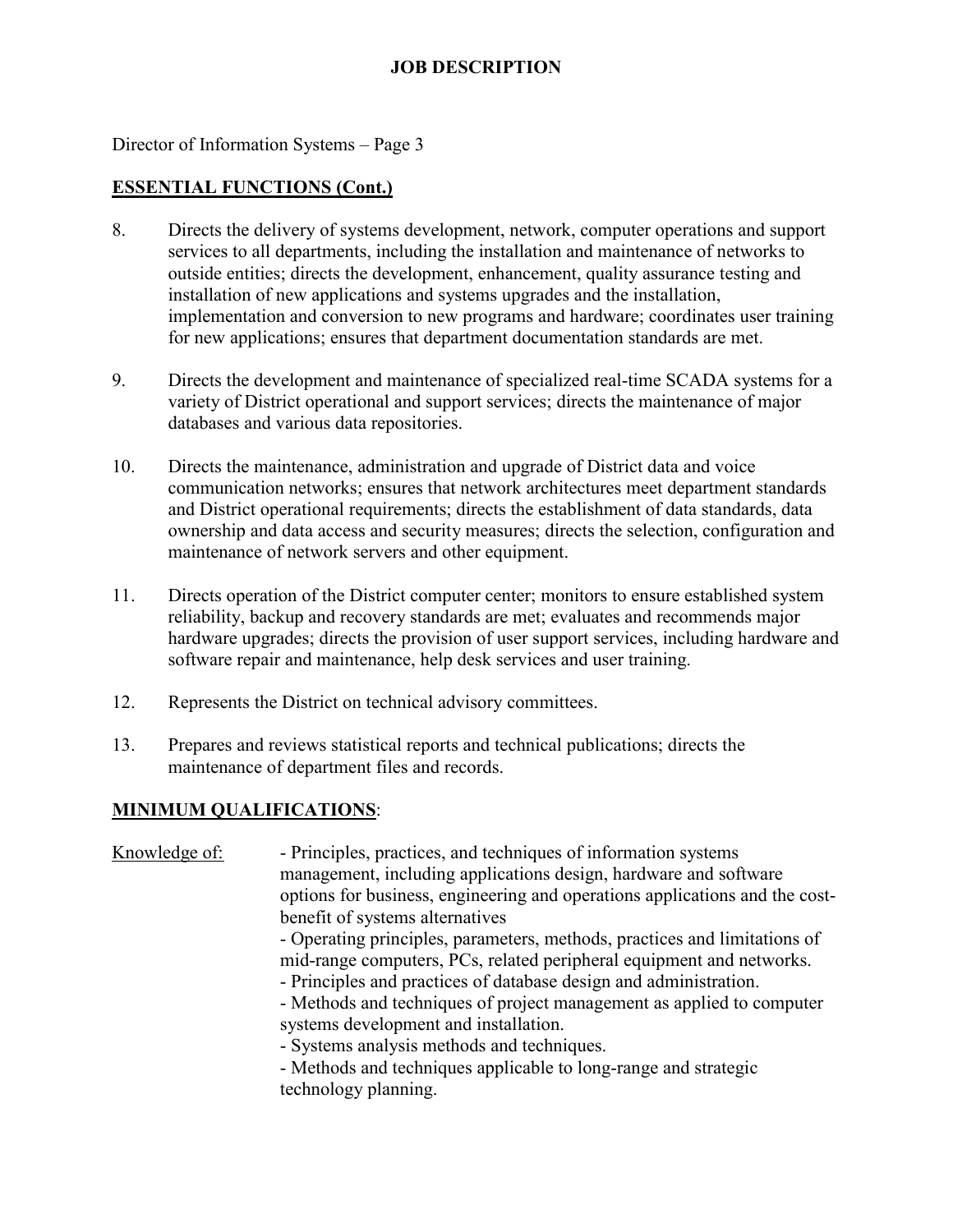Director of Information Systems – Page 4

### **MINIMUM QUALIFICATIONS (Cont.)**:

Knowledge of: (Cont.): - District operations and functions and associated information systems and technology issues. - Principles and practices of public administration, including budgeting, purchasing and maintenance of public records. - Research methods and statistical analysis techniques. - Organization and functions of a public board. - Principles and practices of effective management and supervision. - The District's personnel rules, policies and labor contract provisions. - Project management; organization development. - Internal marketing. Ability to: Plan, organize, integrate and manage systems development, administration and computer operations programs and services. - Identify information management issues and opportunities, analyze problems and alternatives and develop sound conclusions and recommendations - Assess user department technology requirements, set priorities and allocate resources to most effectively meet needs in a timely manner. - Evaluate programs and make recommendations for improvement; - Evaluate complex technology and strategies and make sound, prudent recommendations that maximize return on investment. - Understand, interpret, explain and apply District, state, and federal policy, law, regulation and court decisions applicable to areas of responsibility. - Present proposals and recommendations clearly and logically in public meetings. - Represent the District effectively in meetings on a variety of technology issues. - Prepare clear, concise and comprehensive correspondence, reports, studies and other written materials. - Exercise sound expert independent judgment within general policy guidelines. - Establish and maintain effective working relationships with all levels of District management, other governmental officials, employees, vendors and the public. - Exercise tact and diplomacy in dealing with sensitive, complex and confidential issues and situations.